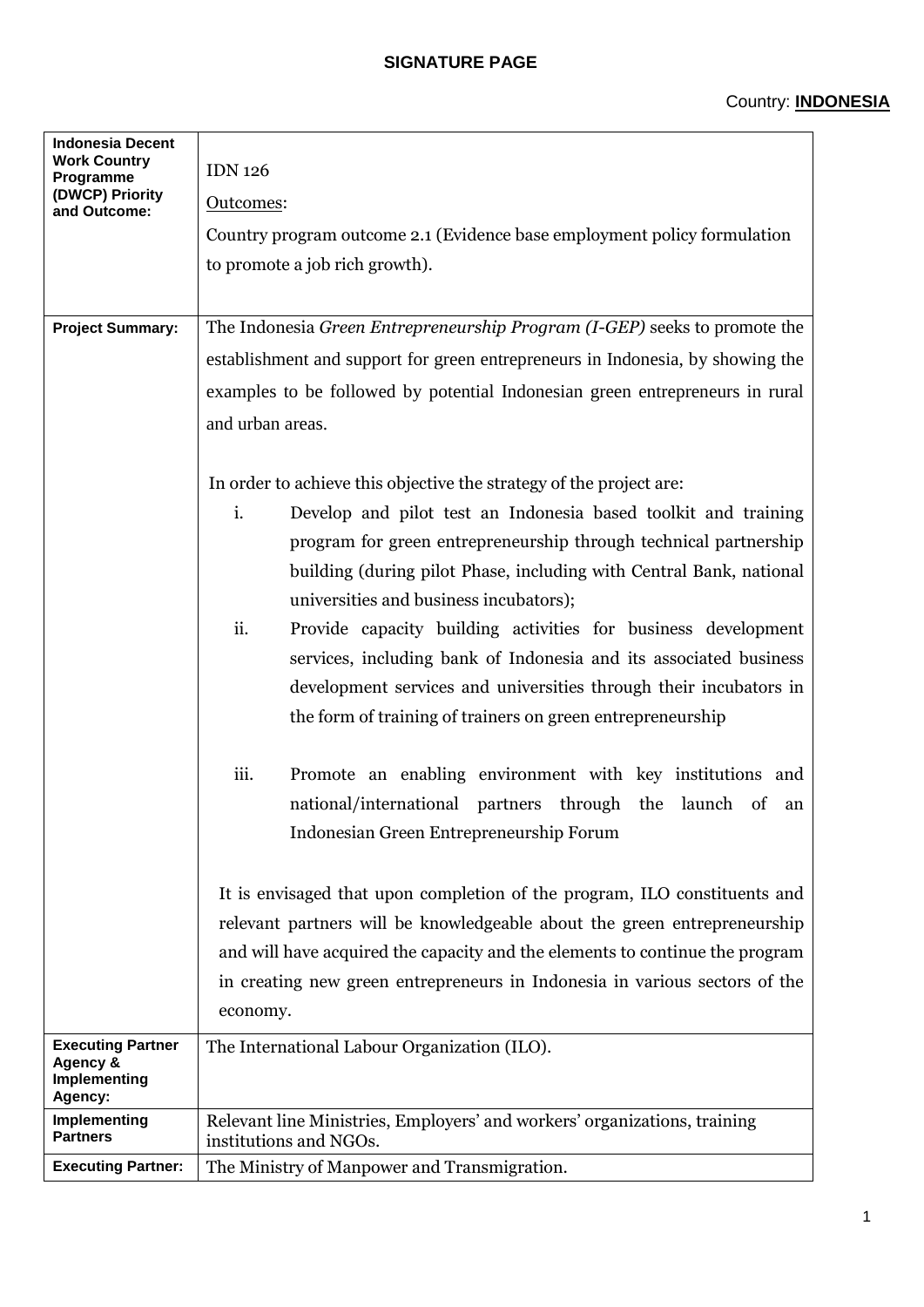**Legal Basis** : The Revised Basic Agreement for the Provision of Technical Assistance between the United Nations, the International Labour Organization, the Food and Agricultural Organization of the United Nations, the United Nations Educational, Scientific and Cultural Organization, the International Civil Aviation Organization, the World Health Organization and the Government of the Republic of Indonesia concluded on 29 October 1954, as amended by exchange of letters of 1 and 17 November 1966.

**Programme Period:** 1 October 2012 – 31 March 2013

**Award Title:** *Indonesian Green Entrepreneurship Program (I-GEP)*

**IRIS Code :** 

**Management Arrangement:** Agency Execution

**Target Budget:**

**Funding received and sources:** (Korean Government)

In witness whereof the undersigned have agreed on the implementation of the project in the terms set forth herein and as described in detail in the attached *Green Jobs in Asia* Project Document.

| On behalf of                                                                          | Signature: | Date: | Name and Title:                                               |
|---------------------------------------------------------------------------------------|------------|-------|---------------------------------------------------------------|
| Ministry of Manpower and Transmigration<br>The Republic of Indonesia                  |            |       | Dr. Ir. Muchtar Luthfie,<br>M.M.A<br><b>Secretary General</b> |
| International Labour Organization<br>Country Office for Indonesia and Timor-<br>Leste |            |       | Peter van Rooij<br>Director                                   |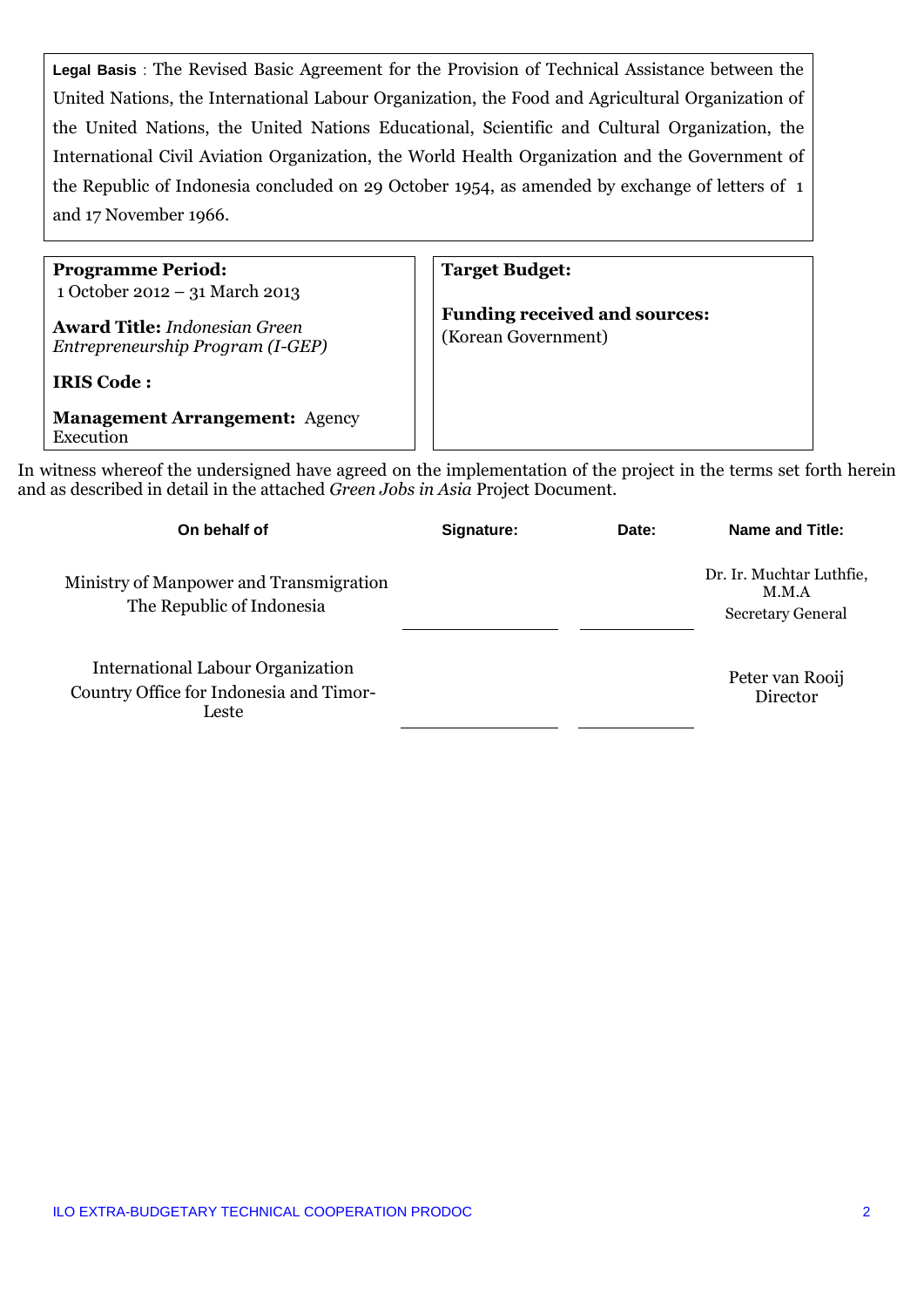

## **INTERNATIONAL LABOUR ORGANIZATION TECHNICAL COOPERATION**

# **PROJECT DOCUMENT TEMPLATE (PRODOC)**

| <b>Cover page</b>                                |                                                                                                                                   |  |
|--------------------------------------------------|-----------------------------------------------------------------------------------------------------------------------------------|--|
| <b>XB Symbol:</b>                                |                                                                                                                                   |  |
| Project title:                                   | Indonesia Green Entrepreneurship Program                                                                                          |  |
| <b>Country:</b>                                  | Indonesia                                                                                                                         |  |
| <b>P&amp;B Outcome:</b>                          |                                                                                                                                   |  |
| <b>DWCP Outcome:</b>                             | <b>IDN 126</b>                                                                                                                    |  |
| <b>Technical field:</b>                          | <b>EMP/ENT</b>                                                                                                                    |  |
| <b>Administrative unit:</b>                      | ILO Regional Office for Asia and the Pacific                                                                                      |  |
| <b>ILO Responsible Official:</b>                 | Ms. Thetis Mangahas, Deputy Regional Director, ROAP<br>Email: mangahas@ilo.org<br>Tel.: +41 22 799 7043                           |  |
| <b>Technical Backstopping</b><br>Unit:           | ROAP, including ROAP Green Jobs and other specialists as per required.<br>ILO/HQ backstopping (Integration)                       |  |
| <b>Collaborating ILO Units:</b>                  | ILO departments & Units: EMP/ENT, INTEGRATION, SKILLS, ACTRAV,<br>ACTEMP, ILO CO-Jakarta                                          |  |
| <b>External Implementing</b><br><b>Partners:</b> |                                                                                                                                   |  |
| <b>Budget requested:</b>                         |                                                                                                                                   |  |
| <b>Evaluation requirements:</b>                  | The project will implement monitoring and evaluation activities in<br>accordance with the ILO's Technical Cooperation regulations |  |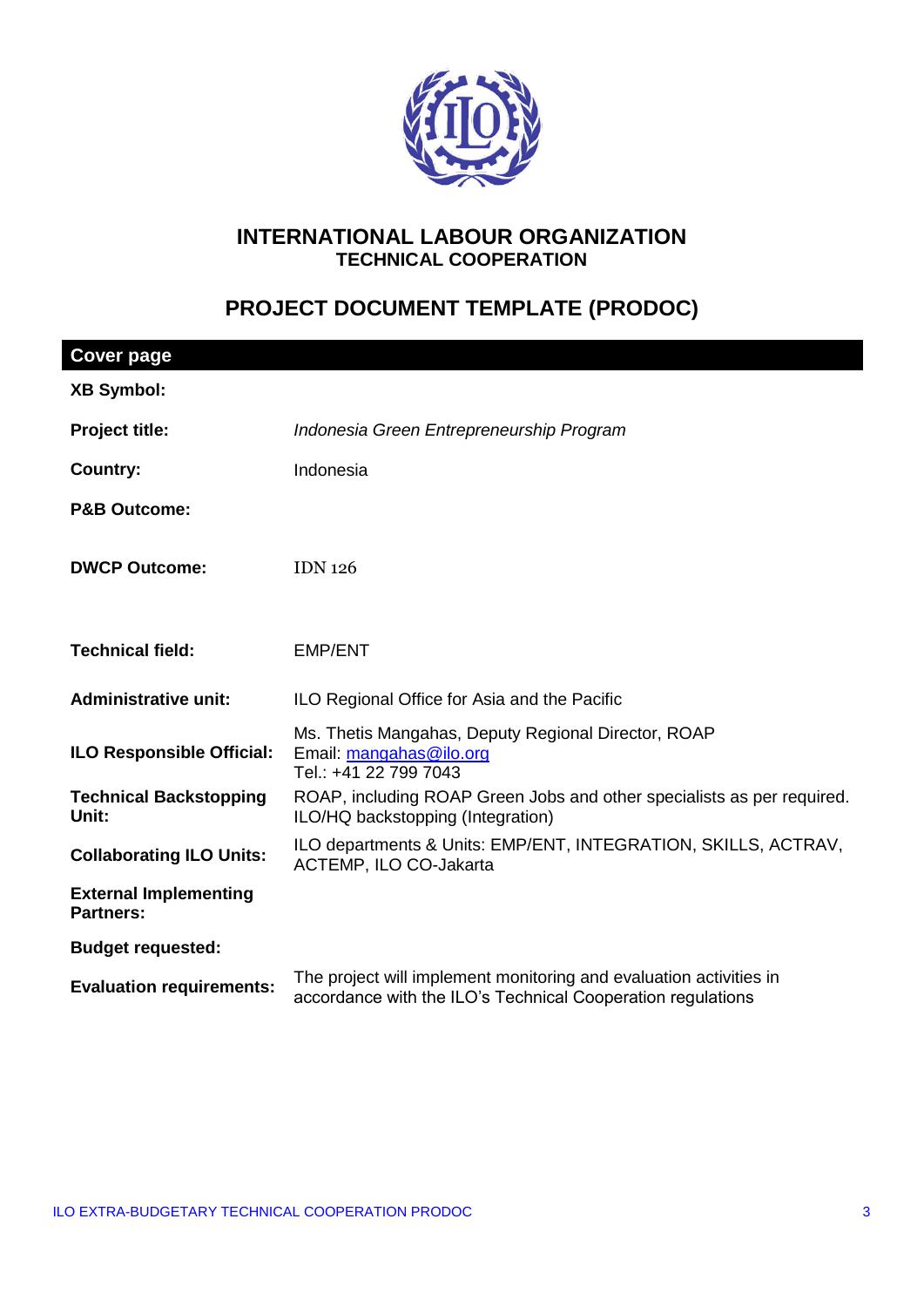## **EXECUTIVE SUMMARY**

Indonesia is the fourth most populated country in the world with a population of more than 237 million people. Indonesia faces 6.32% unemployment rate and 11.6% poverty rate (BPS, 2012). The highest portion of unemployment is the youth. Entrepreneurship has been identified by the Government of Indonesia as means to mitigate unemployment, poverty reduction in Indonesia. Nearly two decades ago the Indonesian government has put their focus on Entrepreneurship with the launch of a national entrepreneurship program by the Indonesian President (Presidential instruction number 04/1995). The program has raised the interest of 17 line ministries. Each of these ministries promotes their own entrepreneurship program in various approaches, including trainings, access to finance, and/or exhibition. However, until today, the number of entrepreneurs in Indonesia has not reached 2% of the population. The results of each ministries program varies, this is due to a lack of collaboration among the Ministries to promote entrepreneurship.

Beside the employment challenge, Indonesia also faces environmental challenges. The country is the third largest contributor of CO2 due to deforestation and palm oil production. Until 2010, Ministry of Energy and Mineral reports that more than 50% of the energy used in Indonesia are sourced from fossil fuel, which are non renewable energy. This energy is used for industry, transport and household with 44%, 36% and 11% of energy consumption respectively (Ministry of Energy and Mineral, 2011). In addition to the energy use, the industry, transportation and household are major source of pollution in Indonesia (Ministry of Environment, 2009). At the G-20 meeting at Pittsburgh, the President of Indonesia commits to reduce CO2 by 26% with its own initiative and up to 41% with international supports by 2020.

Responding to these challenges and to support the Indonesian Government development strategy, namely, pro-poor, pro-jobs, pro-growth and pro environment, the ILO provided technical assistance through the Green Jobs in Asia project from 2010 – 2012. The tourism sector was selected as a pilot sector with the development of strategic plan on sustainable tourism and green jobs for Indonesia, development of voluntary industrial standards that are based on ASEAN tourism standards and competency standards as well as developing and implementing an employment creation model. Through the technical assistance in developing green businesses in the tourism sector (e.g. green homestay) and competency standards (ecotour guide and green homestay), the project found that a green entrepreneurship program could respond to social, economic as well as environment concerns concurrently as needed. Such program may need to cover both technical and managerial aspects and include other sectors along value chain.

In relation to the above, The Indonesian *Green Entrepreneurship Program (I-GEP)* seeks to promote the establishment and support for green entrepreneurs in Indonesia, by showing the examples to be followed by potential Indonesian green entrepreneurs in rural and urban areas.

In order to achieve this objective the strategy of the project are:

ILO EXTRA-BUDGETARY TECHNICAL COOPERATION PRODOC 4 i. Develop and pilot test an Indonesia based toolkit and training program for green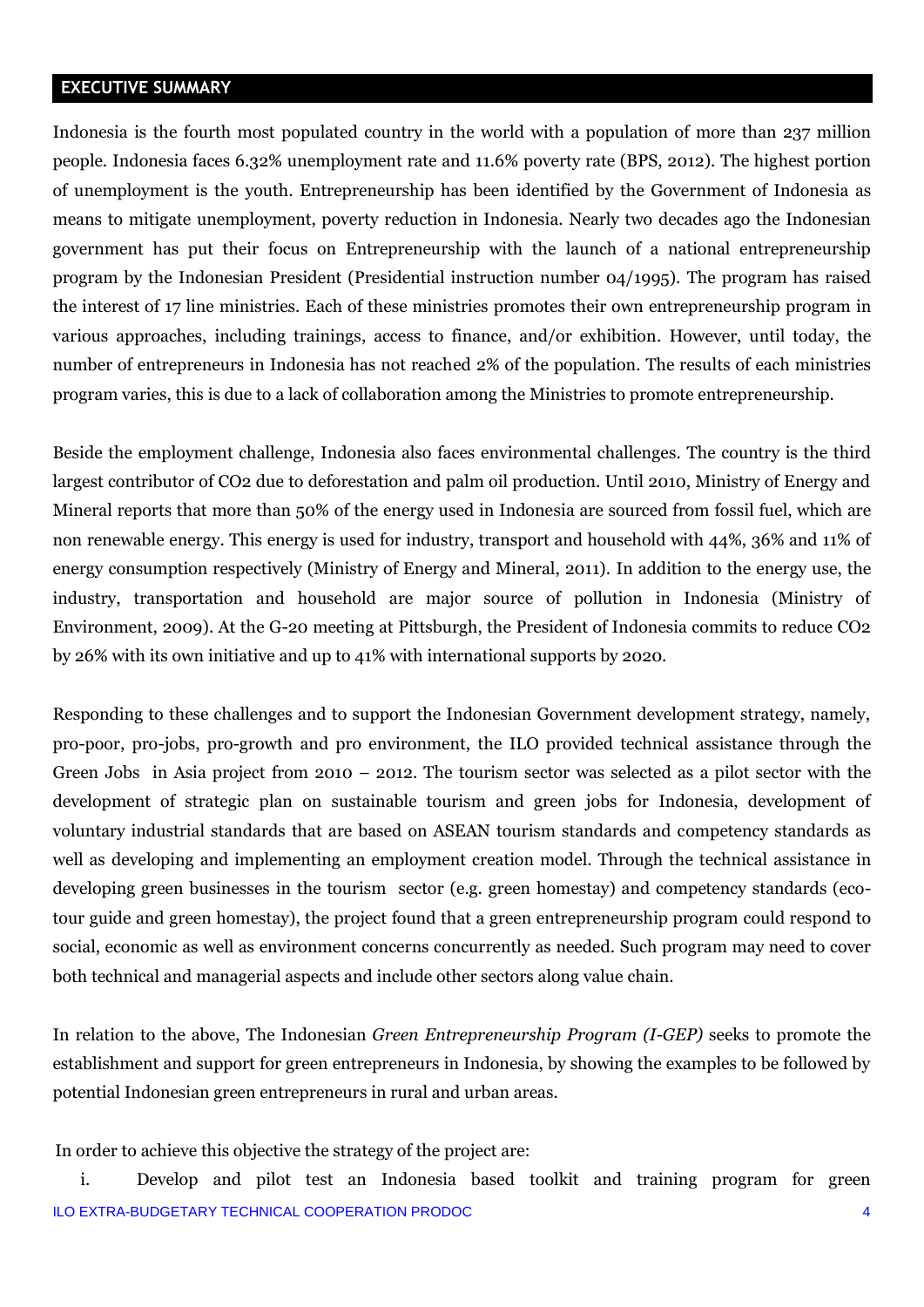entrepreneurship through technical partnership building (during pilot Phase, including with Central Bank, national universities and business incubators);

- ii. Provide capacity building activities for business development services, including bank of Indonesia and its associated business development services and universities through their incubators in the form of training of trainers on green entrepreneurship
- iii. Promote an enabling environment with key institutions and national/international partners through the launch of an Indonesian Green Entrepreneurship Forum

It is envisaged that upon completion of the program, ILO constituents and relevant partners will be knowledgeable about the green entrepreneurship and will have acquired the capacity and the elements to continue the program in creating new green entrepreneurs in Indonesia in various sectors of the economy.

## **1. BACKGROUND AND JUSTIFICATION**

## **Problem Analysis**

Until February 2012, with more than 237 million population, Indonesia faces 6.32% unemployment rate and 11.6% poverty rate (BPS, 2012). The higher portion of unemployed is youth. Entrepreneurship has been selected as a strategic way to reduce unemployment, poverty reduction and inequality in Indonesia. President of Indonesia launched the national program on entrepreneurship almost a decade ago (see President instruction number 04/1995). Since then, there are about 17 ministries promotes entrepreneurship in various approaches, including trainings, access to finance, and/or exhibition, which can be selected autonomously by each ministry. However, until now, there number of entrepreneurs in Indonesia has not been reaching 2% of the population. The results of each ministry program vary, in which the multi stakeholder consultation found that there is lack of join action to promote entrepreneurship, means that the current entrepreneurship program is an independent program, and it is also mainly focuses on economic aspect.

Beside the employment challenge, Indonesia also faces environmental challenge. The country is the third largest contributor of CO2 due to deforestation and palm oil production. Until 2010, Ministry of Energy and Mineral reports that more than 50% of the energy used in Indonesia are sourced from oil mining and coal, which are non renewable. This energy is used for industry, transport and household with 44%, 36% and 11% of energy consumption respectively (Ministry of Energy and Mineral, 2011). Indeed, beside the energy used, the industry, transports and households are the major source of pollution in Indonesia (Ministry of Environment, 2009). At the G-20 meeting at Pittsburgh, the President of Indonesia commits to reduce CO2 by 26% with own initiative and up to 41% with international supports by 2020.

ILO EXTRA-BUDGETARY TECHNICAL COOPERATION PRODOC 5 The ILO responded to the will and provided technical assistance through the Green Jobs Project in Asia from 2010 – 2012. Tourism subsector has been selected as the pilot sector. Through the assistance on green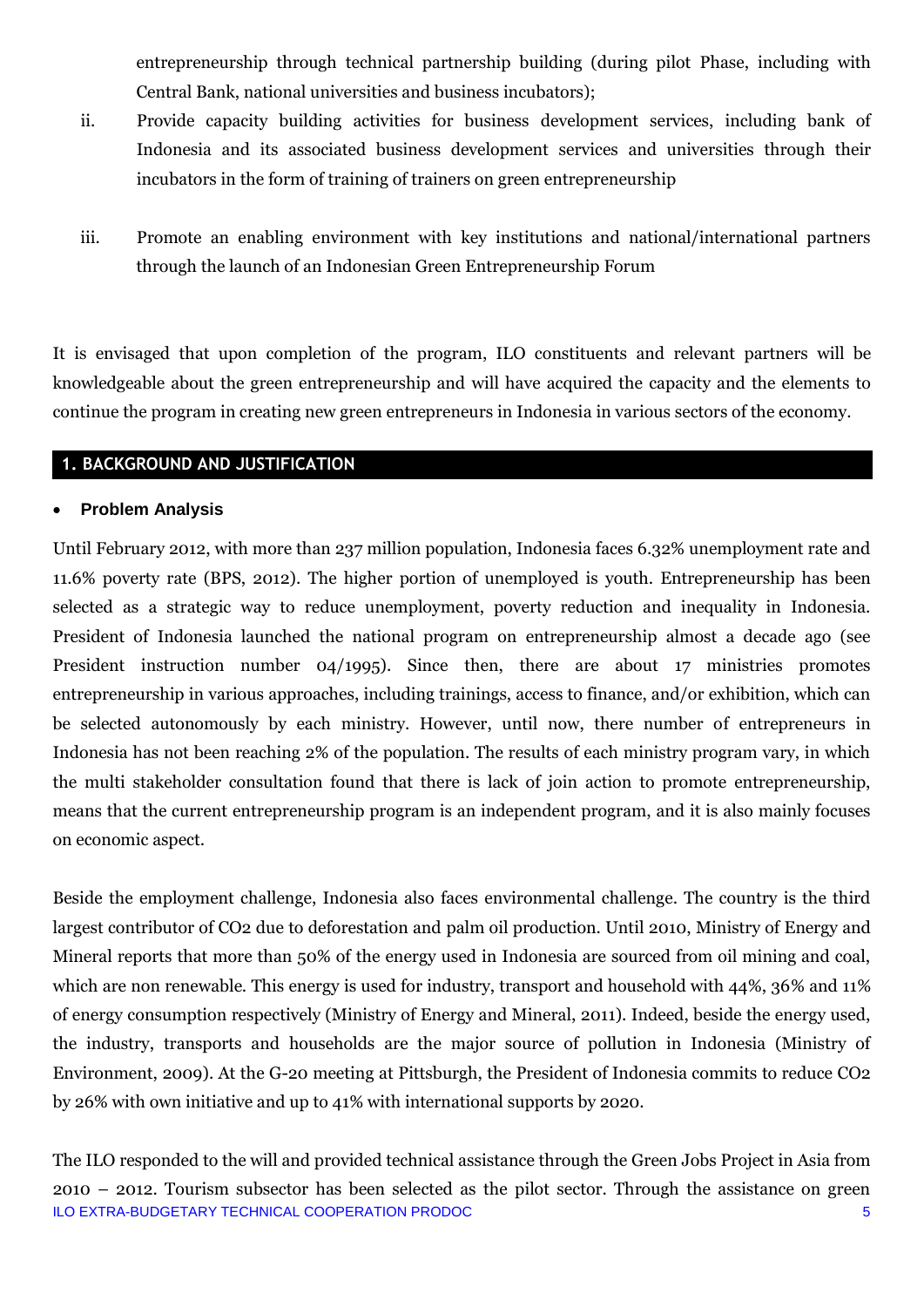business (green homestay) and competency standards (eco-tour guide), the project found that a green entrepreneurship program, a program can response to social, economics as well as environment concerns concurrently, is needed. Such program may need to cover both technical and managerial aspects and include other sectors along value chain.

#### **Justification:**

This proposal is built based on the evaluation of ILO Green Jobs in Asia project, the completion of Education and Skills Training (EAST) Project and the inputs from various stakeholders on how to promote green and/or entrepreneurships in Indonesia.

1

The Indonesia government commitments to promote entrepreneurship include:

- Soeharto's presidential instruction number 04/1995 on National action for entrepreneurship. 17 Ministries, Indonesia Central Bank and governors were involved. Ministry of Small and Medium Enterprise was appointed as the coordinator of programs across ministries, followed by: Join agreement between Ministry of Small and Medium Enterprise and Ministry of Education on the cooperative and entrepreneurship education (Regulation No. 02/SKB/MENEG/VI/2000 and No.4/U/SKB/2000)

- Susilo Bambang Yudhono launched Presidential Instruction number 06/2007 about fostering the growth of real sector and small and medium enterprises. 18 Ministries, governors, district leaders, National Authority for land, investment and financial monitoring was involved. Coordinating Ministry on economy was appointed as the program coordinator that should closely work with Indonesia Central Bank.

- Law number 20/2009 about Small and Medium Enterprise, chapter 15 states that the Ministry of SMEs is responsible to support and improve the function of incubators, business development service providers and technical consultants for the promotion of SMEs in Indonesia. Chapter 19 stresses human resource development, which includes promoting entrepreneurship, providing technical and managerial skills, establishing and supporting training institutions to create new entrepreneurs, followed by Join agreement among Ministry of Cooperative and Small and Medium Enterprises, Ministry of National Education, Ministry of Research and Technology on national movement to promote university incubators to promote innovative entrepreneurs

- Law number 40/2009 about youth defines that ministry of Youth and Sport is responsible to provide service for youth, including entrepreneurship (chapter 27). The service covers training, coaching, counseling, partnership facilitation, promoting and access to finance.

The pre-consultation mission found that entrepreneurships is promoted by several ministries, including Ministry of Education and Culture, Ministry of Manpower and Transmigration, Ministry of Cooperative and SMEs, Ministry of Research and Development, technical ministries such as Ministry of Agriculture, Ministry of Tourism and Creative Economy, Ministry of Marine, Ministry of Public Housing. These show that at the policy level, the Indonesia government is interested to develop entrepreneurship. However, there is no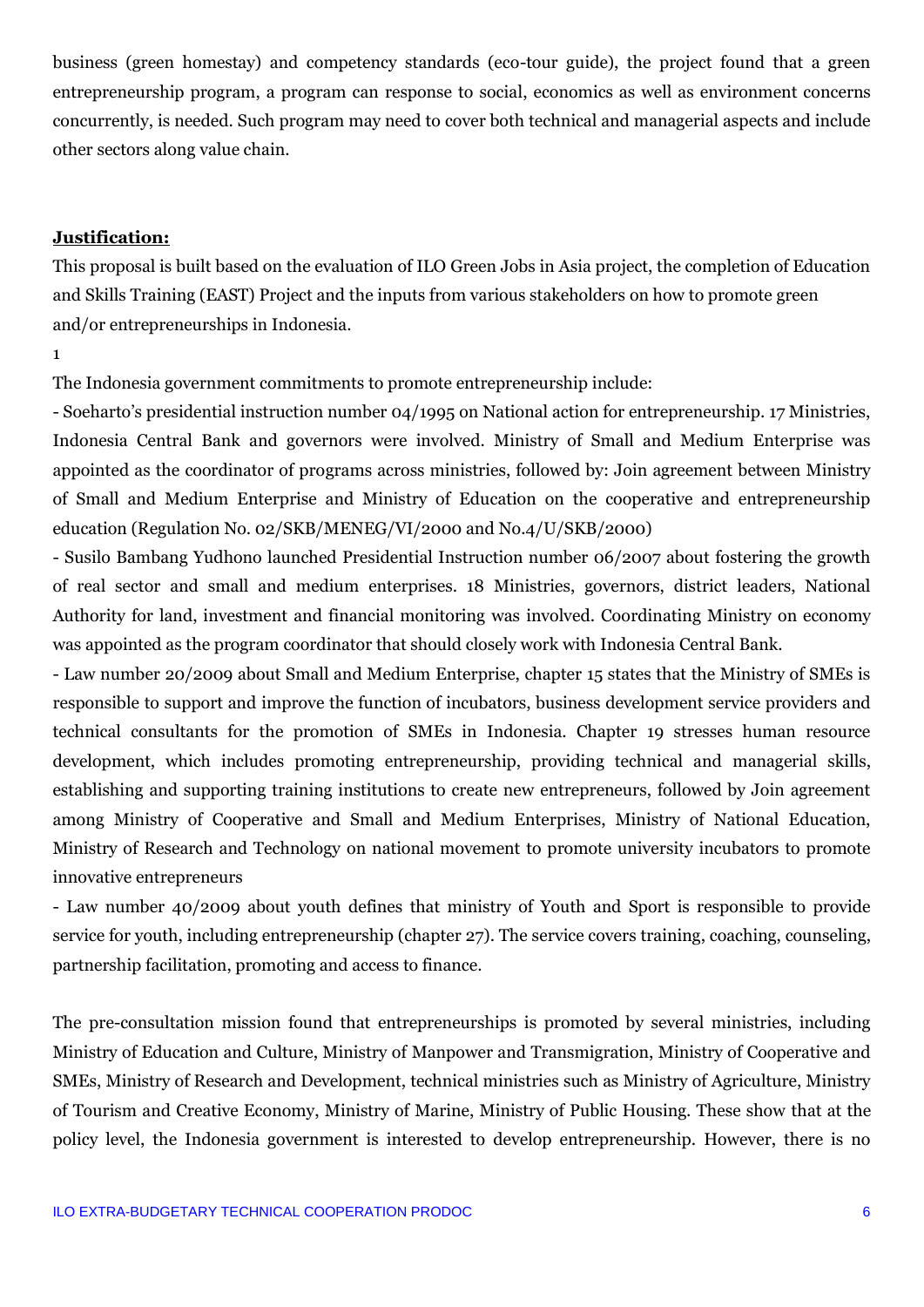coordinated framework in promoting entrepreneurship across ministries, governmental levels and involving non-government partners.

While business operation deals with a range of regulation, and involving various stakeholders, a common operating principle in promoting entrepreneurship across government and non-government agencies are necessary. For example, the ILO study on business environment for young entrepreneurs in Indonesia found that entrepreneurial cultural and social values; business assistance, regulatory environment; business dynamics; access to finance, and HR & employment dynamics are needed to promote young entrepreneur in Indonesia (ILO, 2011). Thus, beside the fact of complex coordination that may arise, the involvement of several ministries and non-government institutions in the green entrepreneurship may foster the promotion of better social, economical and environmental initiatives in Indonesia, because employment and environment are common concern. The green entrepreneurship program in China with the focus on skill trainings and environmental awareness can be used as a reference to develop green entrepreneurship in Indonesia.

The Indonesia Green Entrepreneurship Program will assist the national Government in reducing unemployment and reducing GHG by creating new green entrepreneurs in various sectors of the economy in Indonesia.

## **Target Groups and Partners**

The ILO constituents will be a key project target group with a view to creating the long-term capacity and the conditions of social dialogue to mainstream green jobs into social and employment policy, integrate Green Jobs policies into the Decent Work Country Programs (DWCP), contribute actively to addressing the social and employment dimension of climate and environment related policies at the national level, and facilitate a just transition for enterprises and workers towards a low-carbon, environmentally friendly economy.

- The Ministry of Manpower and Transmigration (MoMT): The MoMT is responsible for labour administration and enforcement to promote compliance with core international labour standards and national labour law. MoMT has also supported the implementation of the Green Jobs in Asia project in Indonesia and had included entrepreneurship training that emphasized on environmental aspects. MoMT would be the lead counterpart in implementing the Green Entrepreneurship program as this would be synergized with their existing entrepreneurship program. This project will also support the joint agreement among Ministry of Manpower and Transmigration (KEP.16/MEN/2/2010) with four other ministries (ministries of Youth and Sport, Cooperative and SMEs, Marine and Fishery, and industry) in 2010 to promote entrepreneurship.
- ILO EXTRA-BUDGETARY TECHNICAL COOPERATION PRODOC 7 • The Ministry of Youth and Sports (MoYS): MoYS is responsible for youth and sports affairs. MoYS has expressed their interest to implement a national Green Entrepreneurship program in Indonesia to which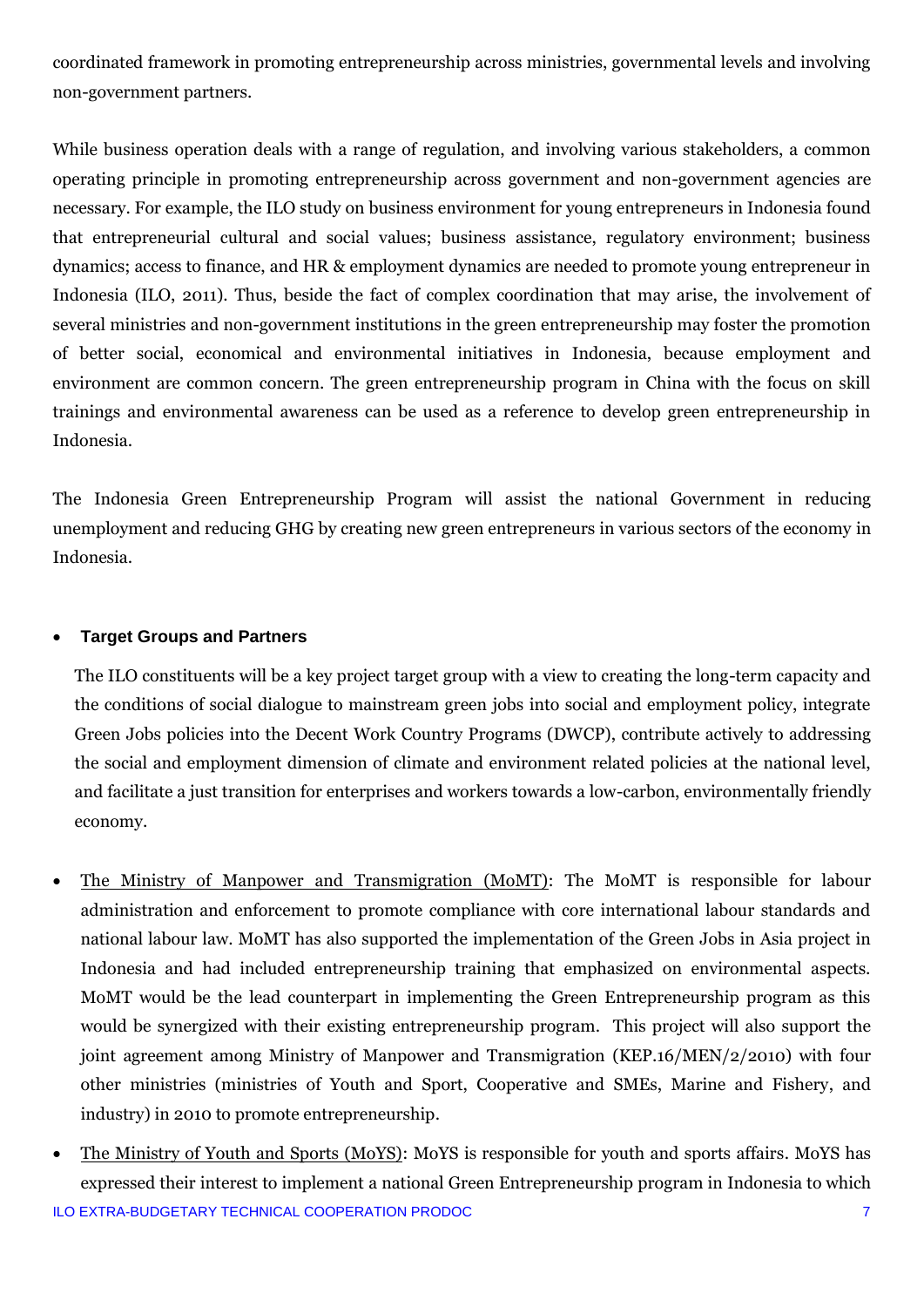it would complement and enrich their existing entrepreneurship program. The MoYS are also keen to prepare a policy to support the implementation of gren entrepreneurship where it would involve the participation of all relevant line Ministries.

- Bank of Indonesia (BoI): the Bank of Indonesia is the central bank of Indonesia. BI has the authority to pass regulation as an execution of the law that legally binds the public, in accordance to its mandate and authority. The tasks of BI are to prescribe and implement the monetary policy, to regulate and safeguard the smoothness of the payment system and to regulated ad supervise the banks. The Bank of Indonesia has expressed their interest to collaborate together with ILO in adapting the Green Entrepreneurship toolkit into an Indonesian context. As for the pilot phase of the green entrepreneurship program, the role of BoI would togehter with ILO organize training and workshops as well as to print the finalized training and trainers module of start your green business.
- Employers' organizations and enterprise managements: The Indonesian Employers' Organization (Asosiasi Pengusaha Indonesia – APINDO) is officially recognized as the employer's organization in Indonesia to deal with industrial relations and human resource development issues. APINDO is also active with their own entrepreneurship program by introducing entrepreneurship to the local community as part of companies CSR Program. Similar to MoMT, APINDO was also supportive of the green jobs project in Indonesia. APINDO will be invited to participate in the technical and national green entrepreneurship workshop as well as to participate in the training of trainer's activity.
- Workers' organizations/unions: Three union confederations with the affiliated sectoral federations are registered in Indonesia to represent the workers' organizations:
	- o Confederation of All Indonesian Trade Unions (Konfederasi Serikat Pekerja Seluruh Indonesia KSPSI);
	- o Confederation of Indonesian Trade Union (Konfederasi Serikat Pekerja Indonesia KSPI); and
	- o Confederation of Indonesian Prosperity Trade Union (Konfederasi Serikat Buruh Sejahtera Indonesia – KSBSI).
- These 4 trade union confederations will guide and introduce to their members on the concept of green entrepreneurship. The Trade Unions will be invited to participate in the technical and national green entrepreneurship workshop as well as to participate in the training of trainer's activity.
- In addition to the ILO constituents, this project will also engage with other stakeholders within the Government, in particular, Ministry of Small and Medium Enterprises, National Development Planning Agency (Bappenas), Ministry of Environment, Ministry of Tourism and Creative Economy, in consultation with Ministry of Manpower and Transmigration.
- Vocational Training Centres managed by the Government may be involved as training partners of Indonesia Green Entrepreneurship program. These training centres can be utilized to provide training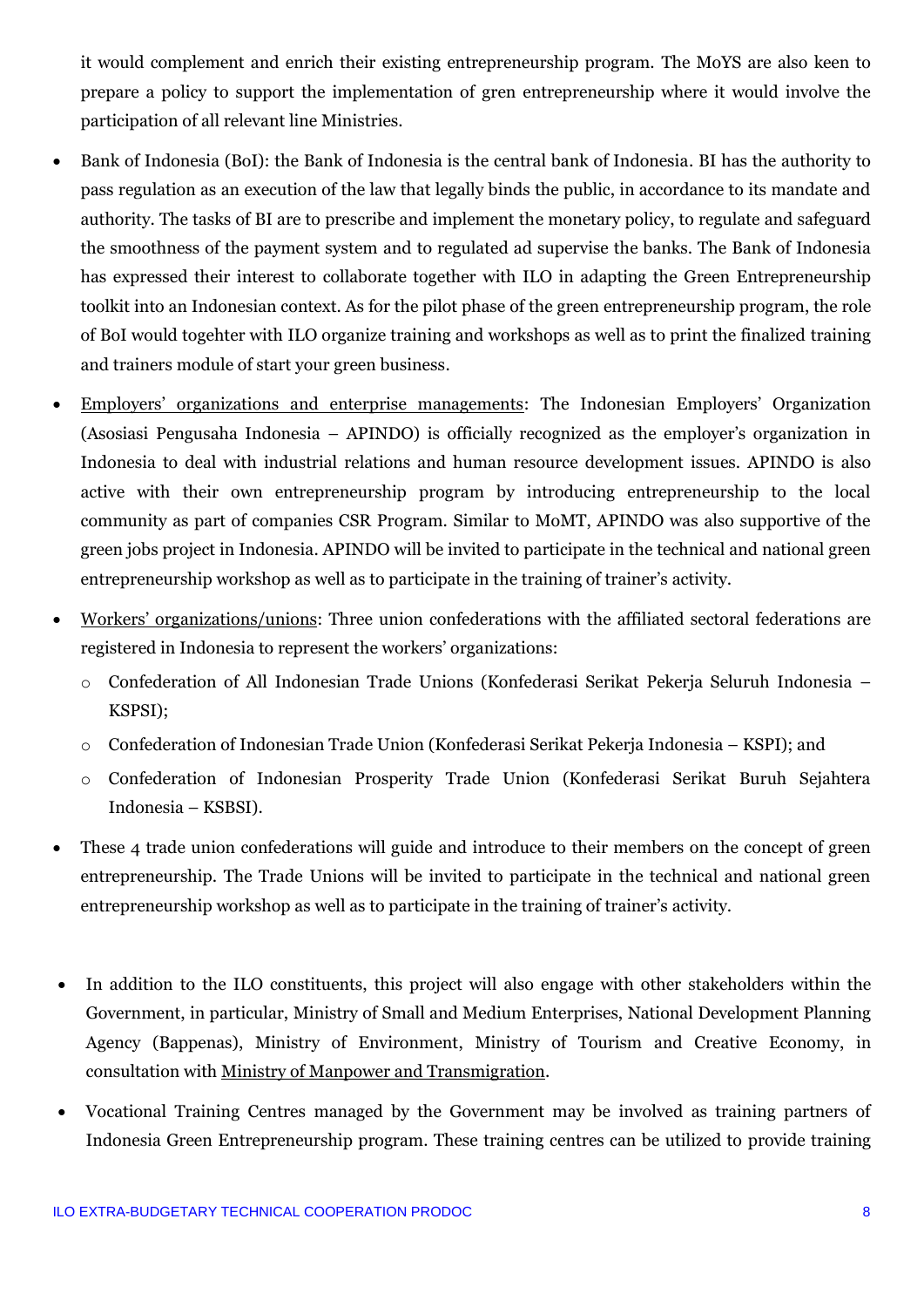for job seeker on green entrepreneurship or include green entrepreneurship in their existing training curricula.

 Universities, through its business incubators, research centres, and specialized institutions can also provide inputs to the programme development and implementation. ILO is keen to collaborate together with faculty members of universities that implement their own entrepeneurship program in adapting the GBO into an Indonesian context. These universities would have expertise in the 6 sectors identified in the GBO resource books.

## **2. STRATEGY AND LOGICAL FRAMEWORK**

#### **2.1 Description of the Project Strategy**

The strategies of this project are:

- Develop and pilot test an Indonesia based toolkit and training program for green entrepreneurship through technical partnership building (during pilot Phase, including with Central Bank, national universities and business incubators);
- Provide capacity building activities for business development services, including bank of Indonesia and its associated business development services and universities through their incubators in the form of training of trainers on green entrepreneurship
- Promote an enabling environment with key institutions and national/international partners through the launch of an Indonesian Green Entrepreneurship Forum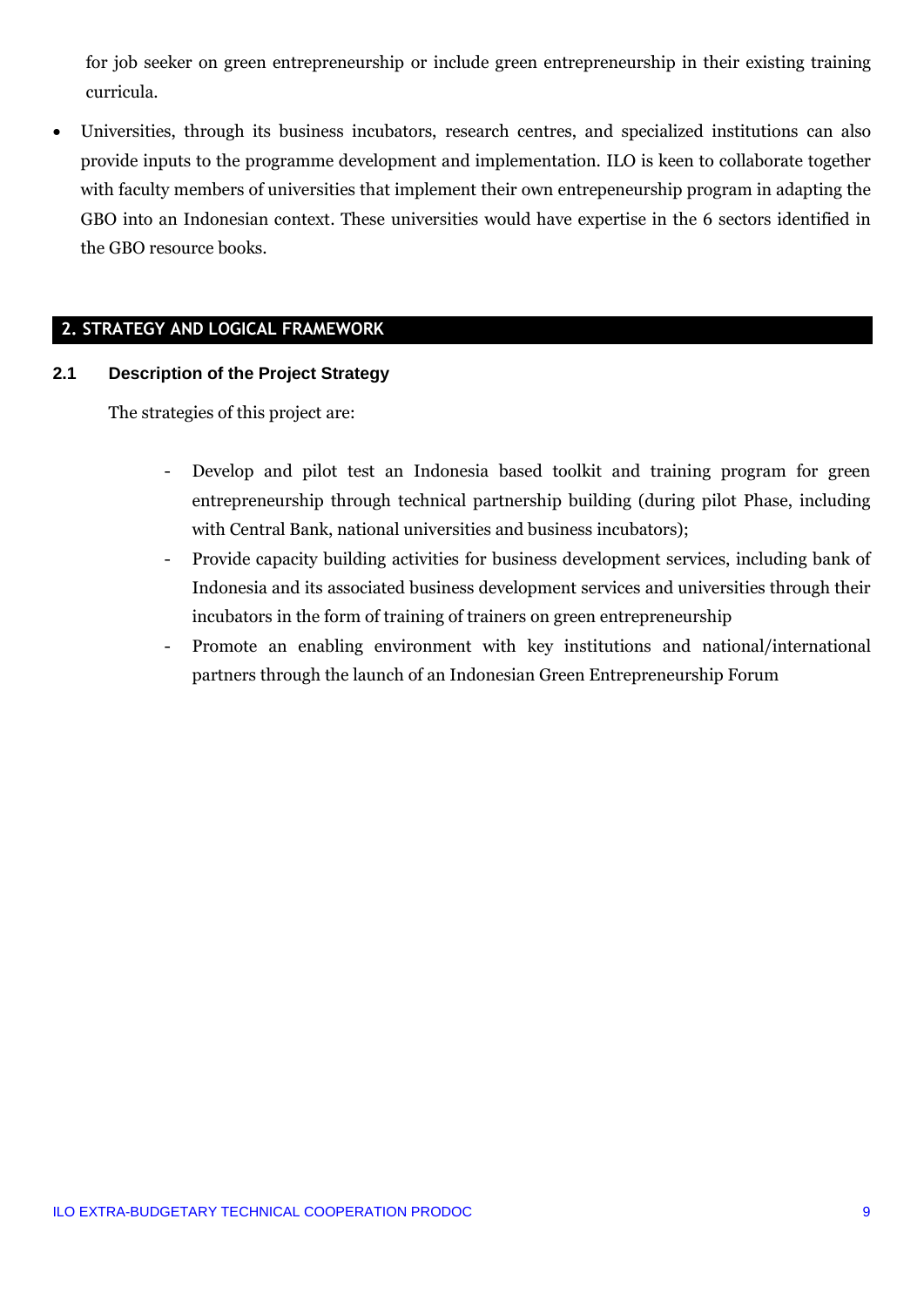# **2.3 The Logical Framework**

The logical Framework is attached as ANNEX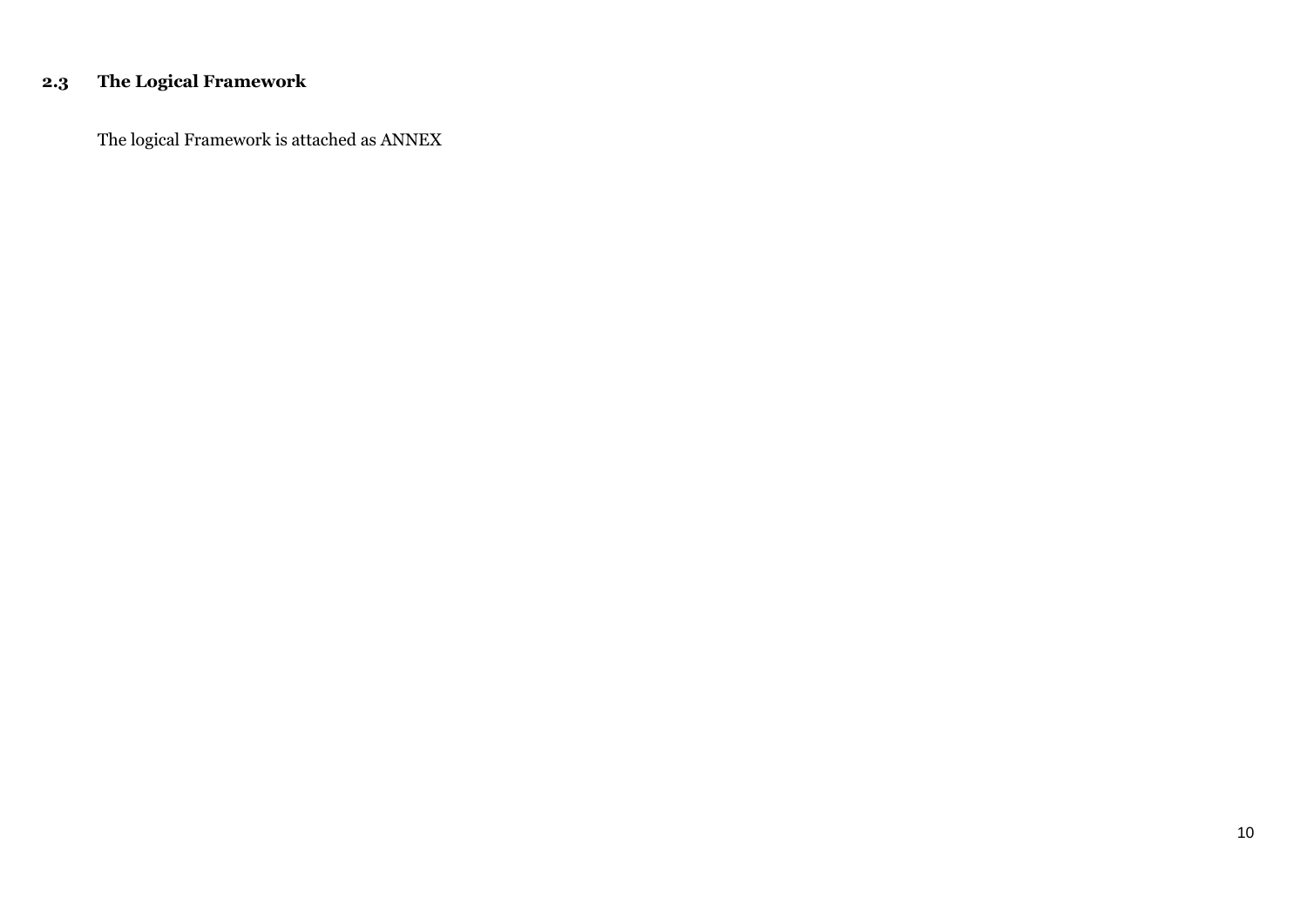## **2.3.1 Development Objective**

The development objective of the Indonesian Green Entrepreneurship program is Poverty reduction through employment creation and support to new green businesses with green jobs and decent work across the economy in Indonesia.

## **Link to DWCP**

## IDN 126

Country program outcome 2.1 (Evidence base employment policy formulation to promote a job rich growth).

This country program outcome is linked to Outcome 3 (Sustainable enterprises).

## **Programme and Budget**

*Outcome 3 (*sustainable enterprises create productive and decent jobs)

## **Link to National Development Frameworks**

Outcome 2 of the Indonesian UNPDF: Sustainable livelihoods. The objective of this outcome is to provide policy advice and support national partners through the implementation of innovative and replicable models for generating decent jobs and sustainable economic growth in priority regions and sectors. Emphasis will be placed on youth employment and on enhancing agricultural and industrial productivity for the creation of green jobs and for raising competitiveness.

Outcome 5 of the Indonesian UNPDF: climate change and environment. The objective of this outcome is strengthened climate change mitigation and adaptation and environmental sustainability measures in targeted vulnerable provinces, sectors and communities.

This project will support the Indonesia Government development strategy, namely, pro poor, pro growth, pro jobs and pro environment. In addition, this program would assist the realization of a national program initiated by the President of Indonesia on entrepreneurship (President instruction number 04/1995) and Presidential Instruction number 06/2007 about fostering the growth of real sector and small and medium enterprises.

## **2.3.2 Immediate Objectives**

- Develop and pilot test an Indonesia based toolkit and training program for green entrepreneurship through technical partnership building (during pilot Phase, including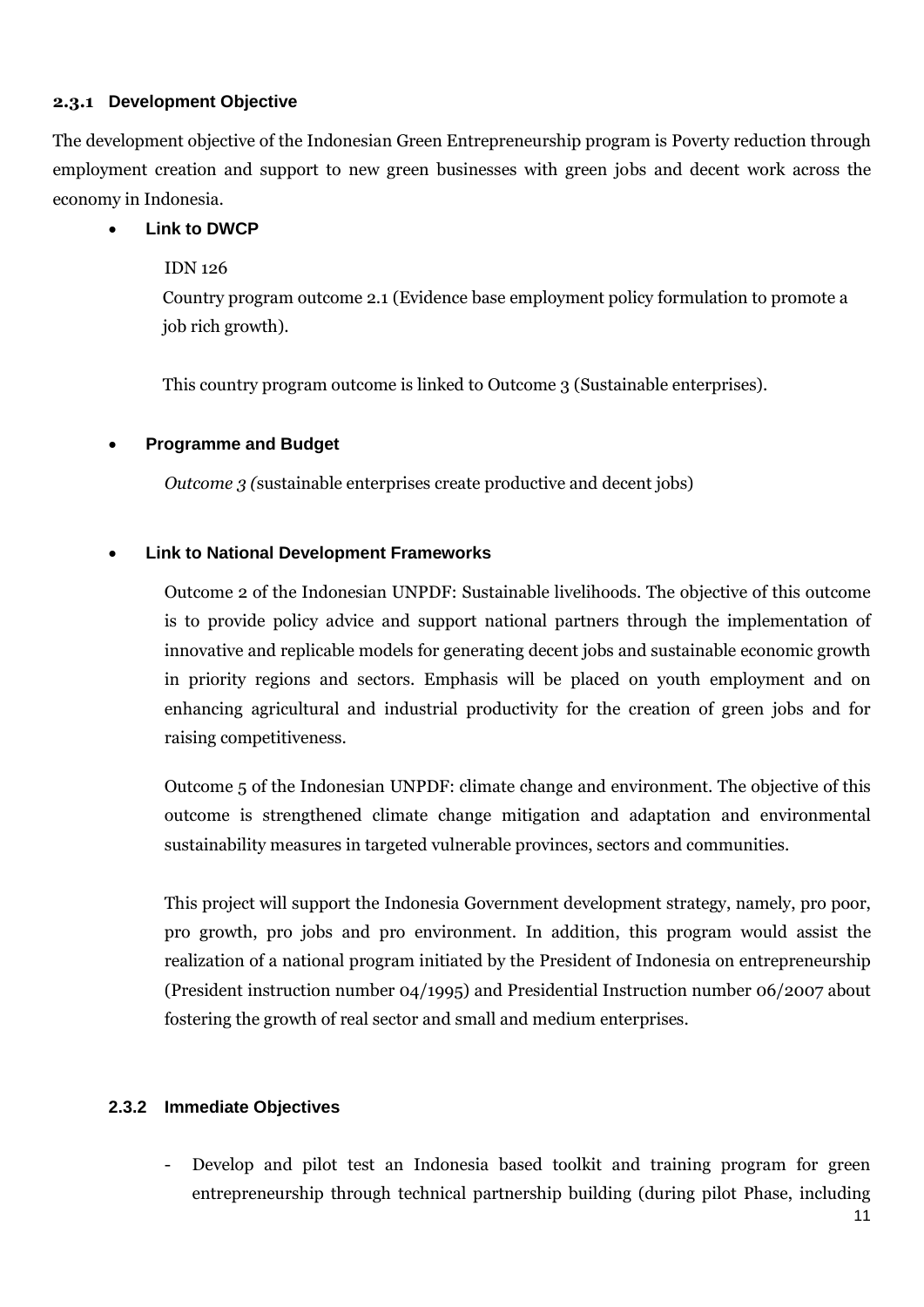with Central Bank, national universities and business incubators);

- Provide capcity building activities for business development services, including bank of Indonesia and its associated business development services and universities through their incubators in the form of training of trainers on green entrepreneurship;
- Promote an enabling environment with key institutions and national/international partners through the launch of an Indonesian Green Entrepreneurship Forum

## **2.3.3 Outputs and activities**

The immediate objective above are explained in more detail (outputs and activities) as follows

#### **Objective 1**

Develop and pilot test an Indonesia based toolkit and training program for green entrepreneurship through technical partnership building (during pilot Phase, including with Central Bank, national universities and business incubators);

The output under the first objective is shown below:

**Output 1.1** Adaptation of existing ILO green entrepreneurship training toolkit into the Indonesian context.

The aim of this task is to adapt existing ILO toolkit on green entrepreneurship that was implemented in China and Mongolia under the Green Business Option Program. The toolkit comprises of a training manual for participants, trainers manual and six sector specific resource books (transport, energy, creative industry, ecotourism, food security, waste management). The adaptation process will go through a series of consultations at the national level with relevant partners from ILO Constituents, Government Institutions, Universities and NGOs.

This step will involve a review of the existing toolkit by ILO consultants and national experts on the identified six sectors. The adaptation process will be conducted in several stages as listed below:

- First adaptation of the module will be carried out by inviting ILO constituents, relevant Ministries (that implement their own entrepreneurship program), national experts from universities (for each sector of the resource books) as well as SYB master trainers during a one day workshop. In addition to gain feedback from the workshop participants on substance of the training modules, this workshop will also be used to promote the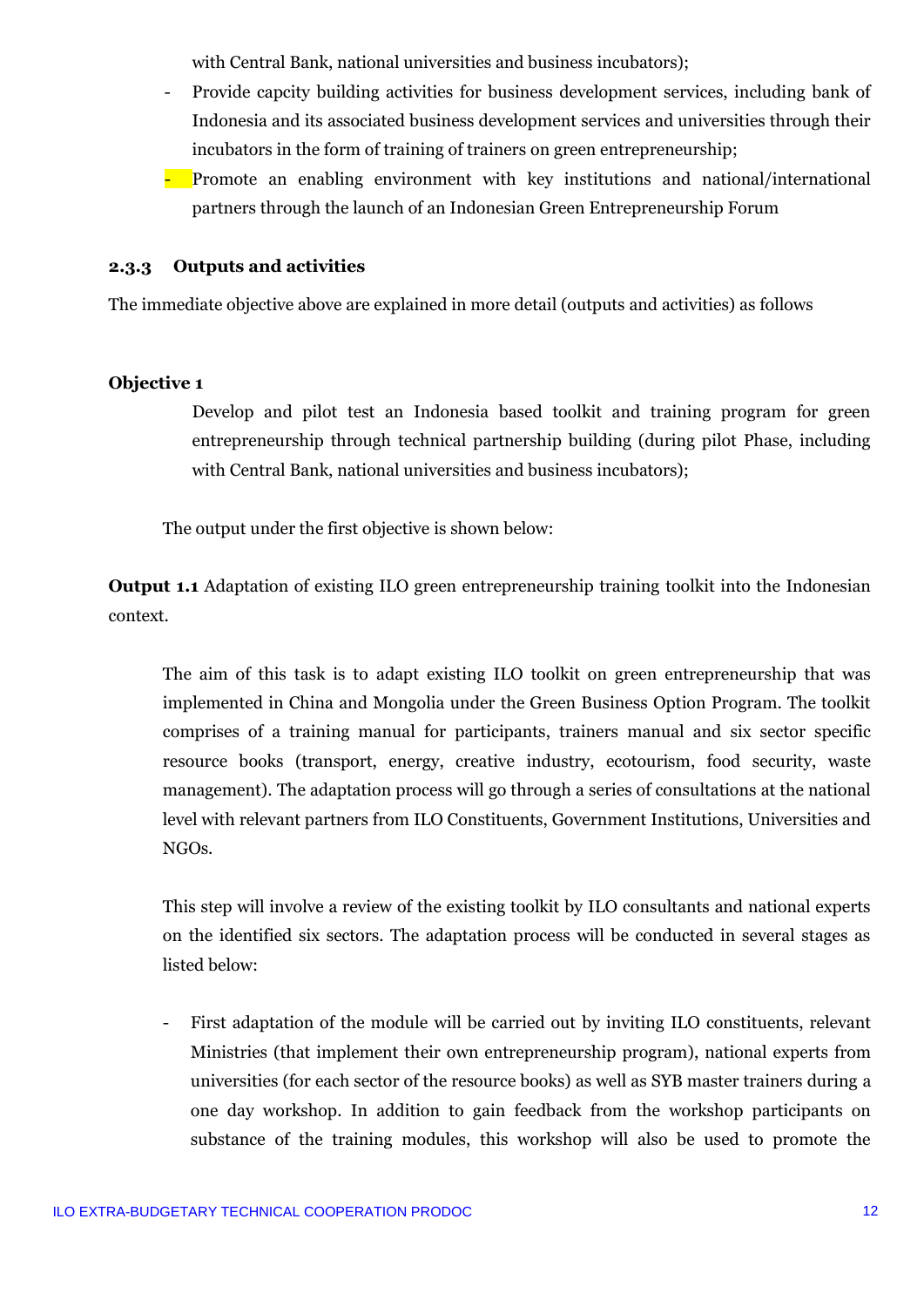Indonesian Green Entrepreneurship Program in order to obtain the interest of the participants, particularly, Government Institutions.

- Second adaptation, following the workshop, the expert will begin and given adequate time (10 working days) to adapt the modules and including recommendation during the workshop. For each of the resource books there will be one expert dedicated to adapt it and a SYB master trainer to adapt the trainers manual. Therefore, there will be a team of 7 experts from universities, consist of 6 sectors expert and 1 entrepreneurship module development expert that will closely work together to adapt all the modules and resource books. To assist the work of the experts, the ILO will indicate in their ToR a standardized detailed outline for preparation of the modules, and a consent form of acknowledgement as the contribution from the ministries.
- Third adaptation, prior to finalization of the modules, a technical workshop will be held with the participation of the relevant Government institutions/ministries. This meeting has an aim to request final inputs from the participants on all the modules and resource books, as well as developing a commitment to buy in the program.
- After finalizing the materials, translation of the module into Bahasa Indonesia will be done.
- Subsequently, The ILO will organize a Training of Trainers for relevant partners including the central bank and business development services at the place of potential coordinating institution to promote IGEP for 15 days for 20 participants by a master trainer.
- Rollout training of green entrepreneurship with a target of university incubators, ILO constituents and other interested parties. It is hoped that the rollout training will be funded by the government, universities, CSO program for 20 participants for 5 days.

Following the adaptation of the modules, the documents that will be ready are as follows:

- 1. Start Your Green Business in Ecotourism Sector
- 2. Start Your Green Business in Energy Sector
- 3. Start Your Green Business in Transport Sector
- 4. Start Your Green Business in Waste Management Sector
- 5. Start Your Green Business in Creative Industry Sector
- 6. Start Your Green Business in Food Security Sector
- 7. IGEP Trainers Manual

All the above modules will be a comprehensive document with a combination of GBO and SYB. Approach in the adaptation of the module would be done through the insertion of the whole GBO training manual into the SYB training module which would replace chapters  $1 - 3$ of the SYB. whereas, the remaining chapters/information within the SYB are relevant to be utilized in the Indonesian context as it provides information on financial management, human resources, legal responsibilities, legal forms of business, start-up capital and how to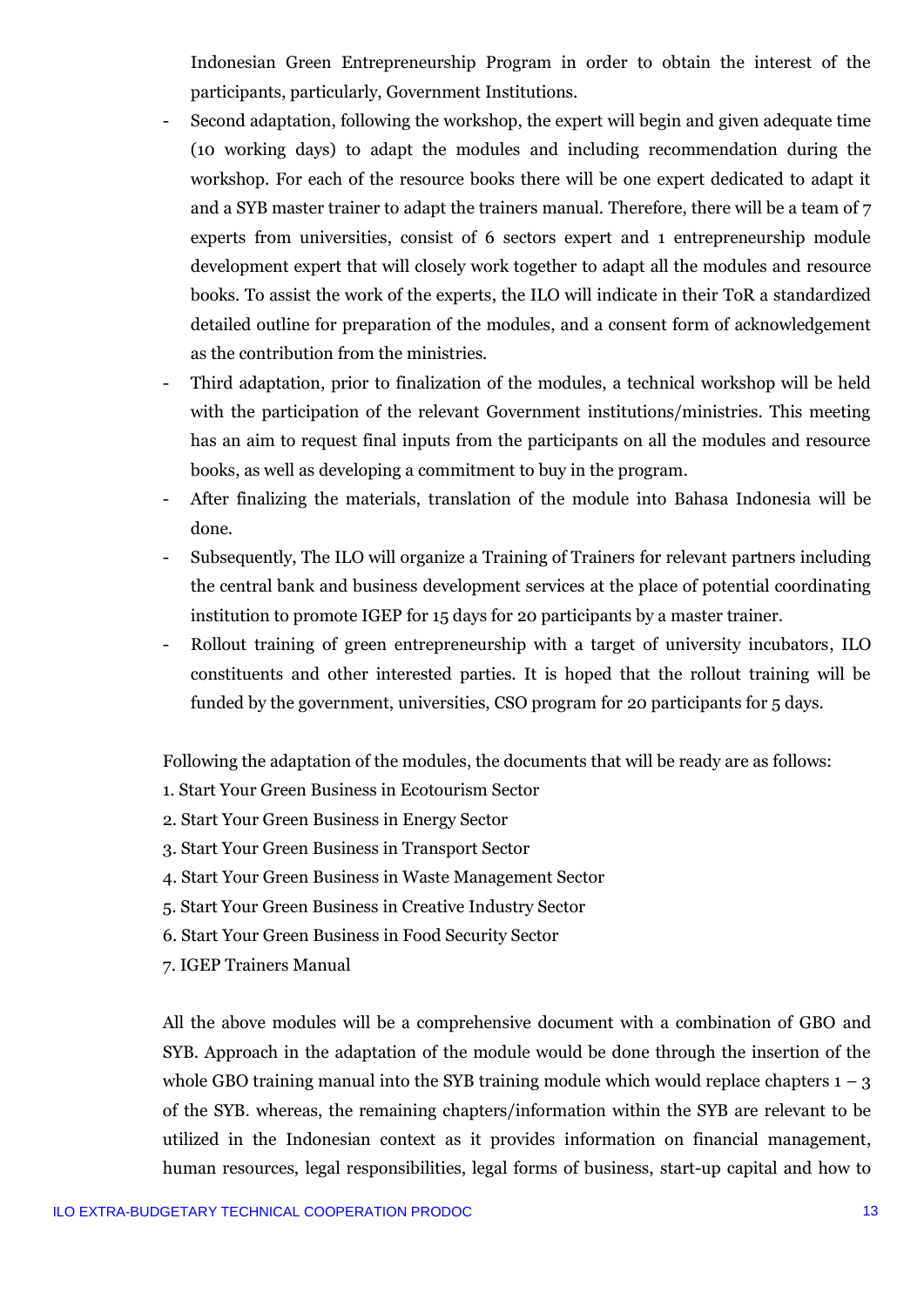start your business. Meanwhile, information from the resource books which are industry overview, business opportunities and market potential would also be integrated within the training manual. The draft outline of Start Your Green Business training manual is attached for reference.

It is expected during the training each participant would receive one training manual based on a specific sector and one business plan booklet (same as SYB).

The adapted training module will provide the following benefits:

- Enhance participants awareness on environment protection;
- Help participant self-evaluate whether they fit to start a business;
- Identify the green business idea the participant suited the most;
- Generate creative green business ideas
- Implement SIYB training module.

## **Objective 2**

Provide capcity building activities for business development services, including bank of Indonesia and its associated business development services and universities through their incubators in the form of training of trainers on green entrepreneurship

The outputs under the second objective are shown below:

**Output 2.1** Training of Trainers for business development services, ILO constituents and other relevant partners (Central Bank of Indonesia, Ministry of Youth and Sports).

The ILO will provide training of trainers for business development services and other relevant partners on Green Entrepreneurship by utilizing the adapted modules. The training aims to equip the partners with a better understanding on Green entrepreneurship and on how to deliver. The training will be designed in a way to encourage the participants to be active and propose ideas on how to think, act, train, and advocate to other people on the principles of becoming a green entrepreneur.

By the end of the training, the ToT participants will have an extensive knowledge on green entrepreneurship and its best practices. They will be able to encourage and train potential entrepreneurs in green entrepreneurship in a specific sector. Two ToT training courses will be organized by the ILO. The maximum number of participants of the ToT training will be 20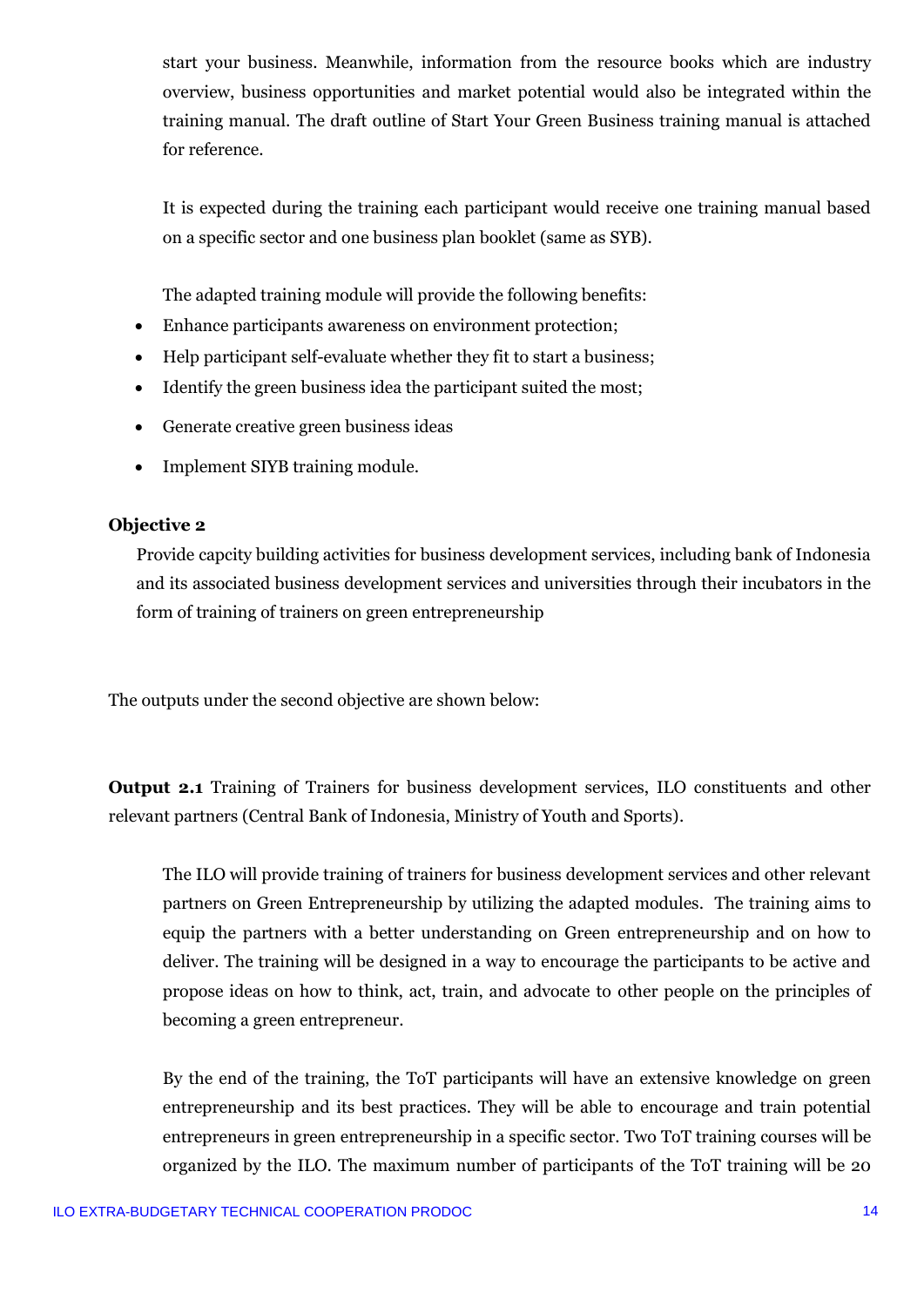people and the training will be conducted for 15 days.

The timeframe of the above trainings are early December 2012.

## **Output 2.2 Rollout training for new entrepreneurs (management and technical training)**

Following the Training of Trainers activity, the ILO will encourage the relevant partners (government institutions, universities, CSO Programs) to organize rollout trainings for new green entrepreneurs that will include university incubators. The training will be held in Jakarta and Makassar with a maximum number of participants of 20 people for 5 days.

#### **Objective 3**

Promote an enabling environment with key institutions and national/international partners through the launch of an Indonesian Green Entrepreneurship Forum

The output under the third objective is shown below:

#### **Output 3.1 Establishment of the Indonesian Green Entrepreneurship Program Forum**

The Indonesian Green Entrepreneurship Program Forum aims at enhancing the network and the capacity of main institutions having competence in the matter, social partners and business development services / incubators association with a view of mainstreaming green entrepreneurship into national programs. The forum is seen as a platform to conduct dialogue and consultation process with all relevant stakeholders, set national priorities for action with regards to Green entrepreneurship, coordinate with other parts of the government in particular with relevant technical line Ministries that has its own entrepreneurship program to ensure coherent, inclusive policy and program. The composition of the Indonesian Green Entrepreneurship Program Forum will include ILO constituents, all relevant ministries, academia, private sector and CSOs. The forum may strengthen or build upon existing entrepreneurship forum, such as the one established by Ministry of Youth and Sport, that consist of 61 universities in Indonesia and organise by ITS and IPB. It also hoped that the forum would convene regular meetings to provide policy inputs and recommendation to set a national standard for green entrepreneurship in Indonesia.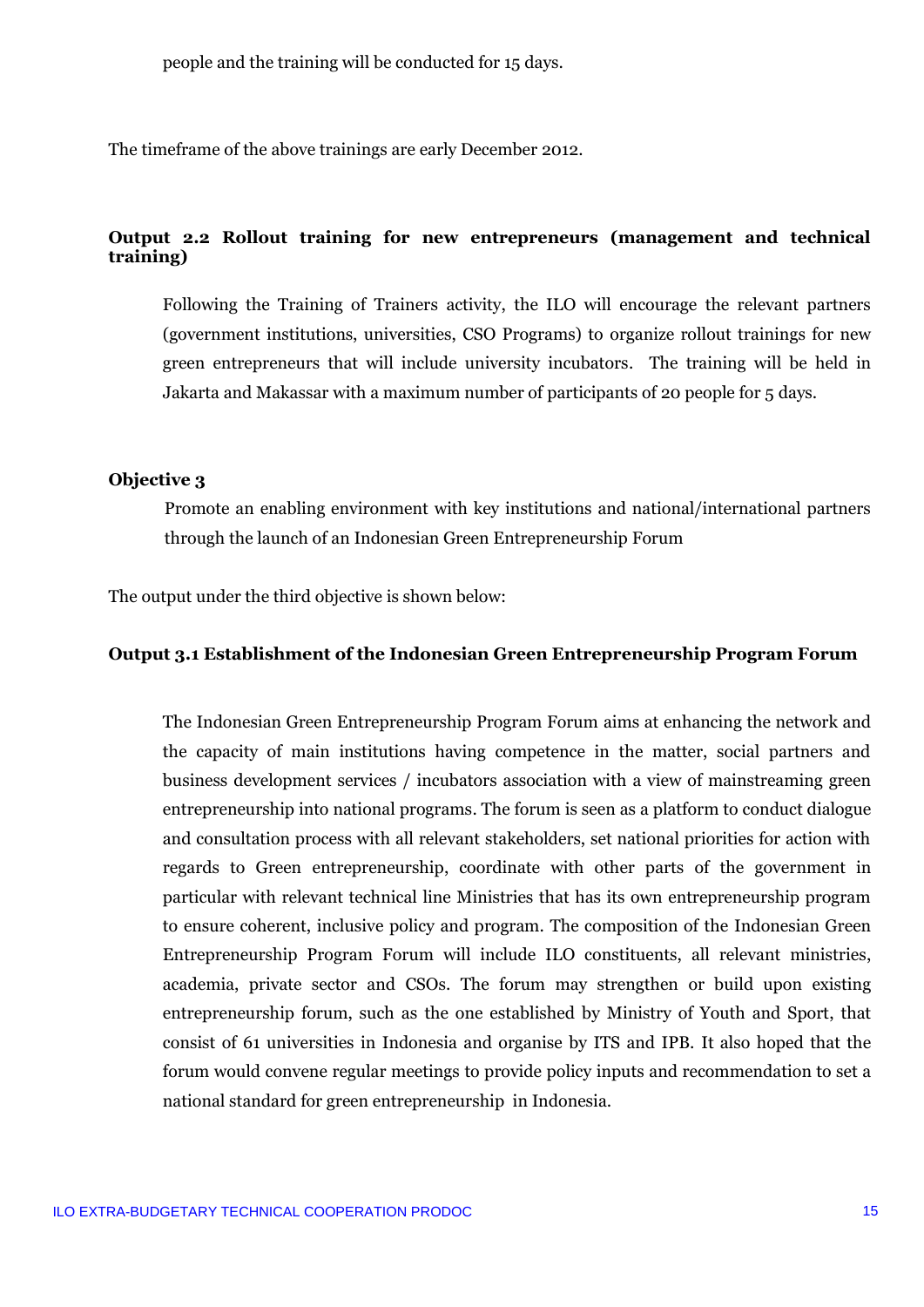### **3. INSTITUTIONAL FRAMEWORK AND MANAGEMENT ARRANGEMENTS**

#### **3.1 Management Arrangements**

This project is a country project in Indonesia that will be managed on a daily basis by a National Project Coordinator (NPC) that will be based in the ILO CO-Jakarta. The NPC will report directly to the Country Office Director. Technical backstopping of this project will be the responsibility of the Environment and Decent Work Senior Specialist in ROAP.

The roles of the NPC are among others to coordinate with national stakeholders on the implementation of the project.

A Programme Advisory Committee (PAC) will be established to provide overall advice and feedback on the strategies of the programme, review the work plan and discuss results to support programme implementation, and to provide guidance and recommendation to the project. The PAC members will consist of representatives of the ILO, Government, the employers' and workers' organizations and other relevant partners as appropriate. The PAC will meet every 6 months or as deemed necessary.

The ILO shall administer the project in accordance with its regulations, rules and directives governing Technical Cooperation, and project cycle management. The project shall be subject exclusively to the audit regulations, rules and directives of the ILO.

#### **4. SUSTAINABILITY**

The Indonesian *Green Entrepreneurship Programme* seeks to build sustainable service delivery to ILO Constituents and other relevant partners after donor funding has come to an end. The aim is to ensure that ILO constituents and other relevant partners will have the capacity to enhance policy coherence at the national level in order to create green entrepreneurs in multiple sectors of the economy. This will be achieved by providing necessary capacity building activity to ILO constituents and other relevant partners as well as to assist the government to include a green component within existing government programs or policy in entrepreneurship. Donor funding will be used to support development costs such as tools development and capacity building.

#### **5. MONITORING AND EVALUATION**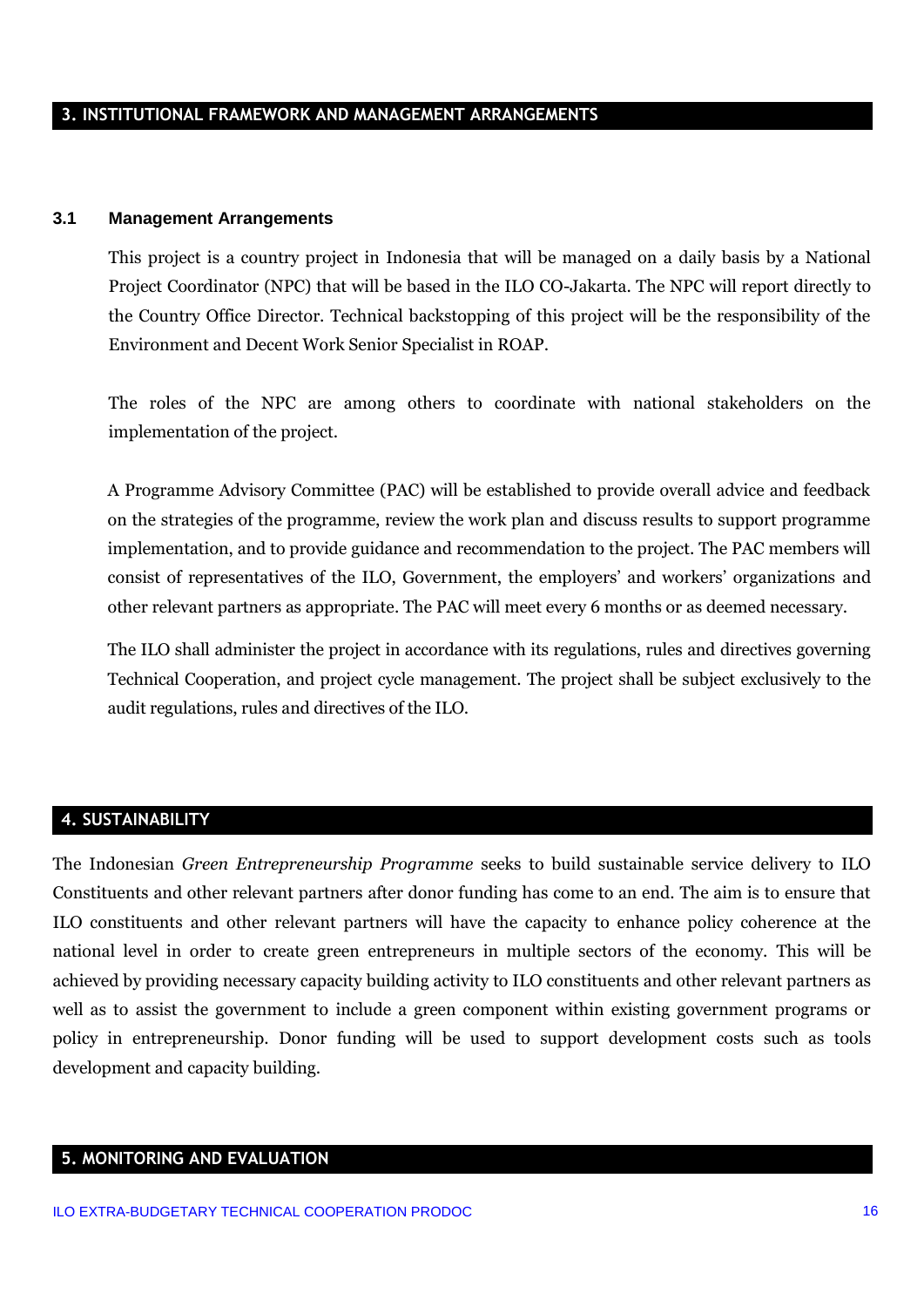A monitoring and evaluation plan will be prepared to ensure effective implementation of project operations at activity and output levels, and to certify development results to guide project strategy at the outcome level. The project will submit annual progress report with details on the activities undertaken according to the work-plan.

The Indonesian Green Entrepreneurship Program will be subjected to one independent project evaluation at the end of the project. The independent project evaluation will be conducted as per ILO evaluation policy, which is in compliance with the OECD/DAC Criteria Evaluation Quality Standards.

## **6. KNOWLEDGE MANAGEMENT AND SHARING**

Knowledge Management is an important dimension of the Indonesian Green Entrepreneurship Program. Through a network of ILO constituents, specialist, civil society and other stakeholders, the Indonesian Green Entrepreneurship Program could be included within the JEJAKMU website (BAPPENAS managed portal) that would be accessible for the general public.